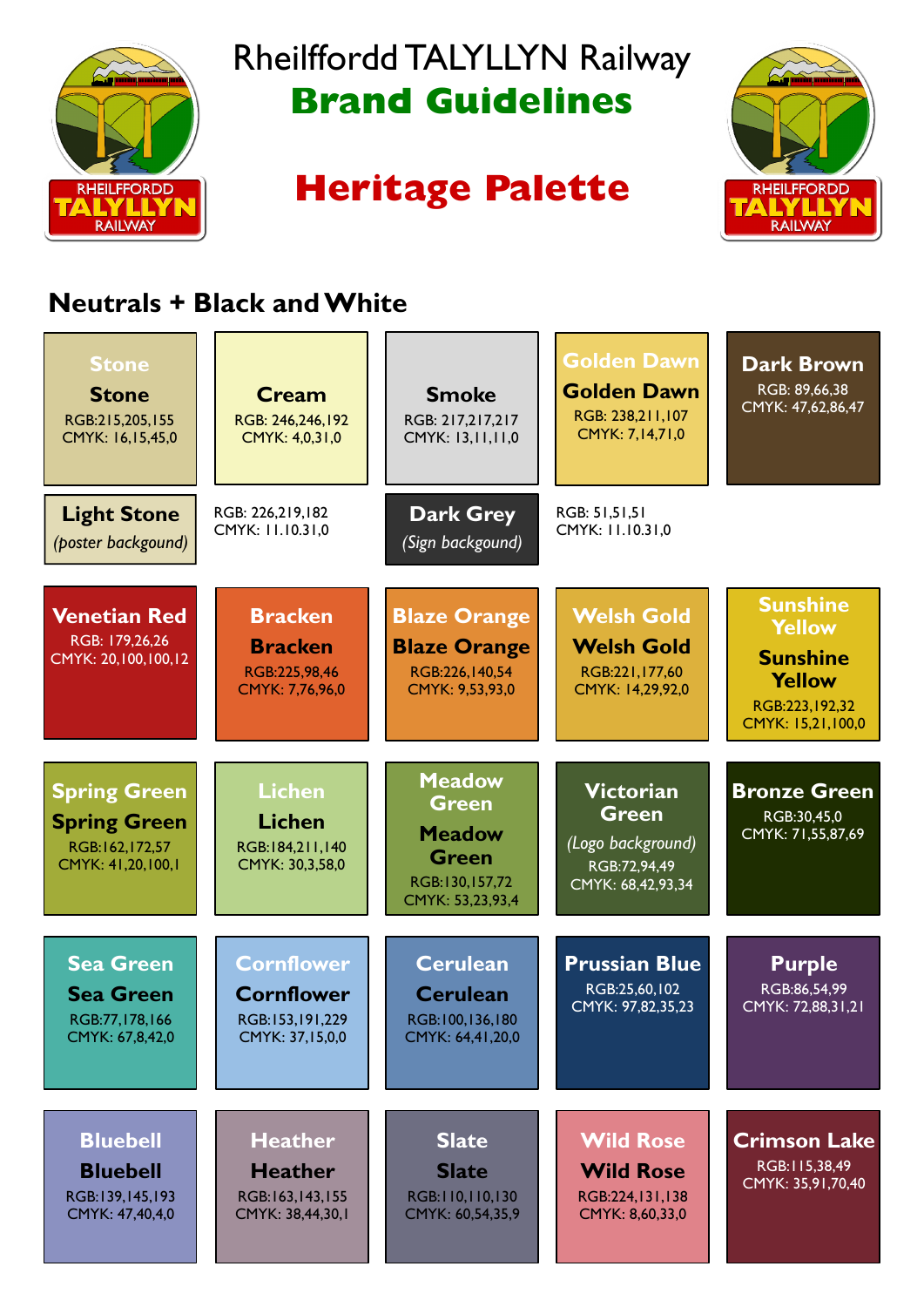### Rheilffordd TALYLLYN Railway **Colours, Font & Logo Guidelines**

- In addition to Talyllyn Green, Red and Yellow the colour palette includes the colours contained in the Talyllyn Marketing logo and the Talyllyn Crest plus other complementary colours.
- Use up to four colours in your design (excluding the logo)
- Percentage tints can be used (except for the timetable colours)
- The Talyllyn Marketing logo must appear on all media.
- The Heritage logo with the green background should only be used for heritage/ environmental projects - email lel.johnson@talyllyn.co.uk for the files
- The Talyllyn Crest can be used in addition to the Talyllyn Marketing logo on TRPS-related materials and is also used on company documentation
- TheTalyllyn font is Gill Sans. Primarily use Gill Sans Normal, Gill Sans Bold, Gill Sans Italic and Gill Sans Extra Bold although other forms can be used if needed.
- PowerPoint templates are available for presentations and simple posters email lel.johnson@talyllyn.co.uk for the files.
- If you need advice and/or practical help please email Lel Johnson, Brand Manager: lel.johnson@talyllyn.co.uk

#### **IMPORTANT leave plenty of blank space around the logo. The examples below show the minimum that should be allowed.**